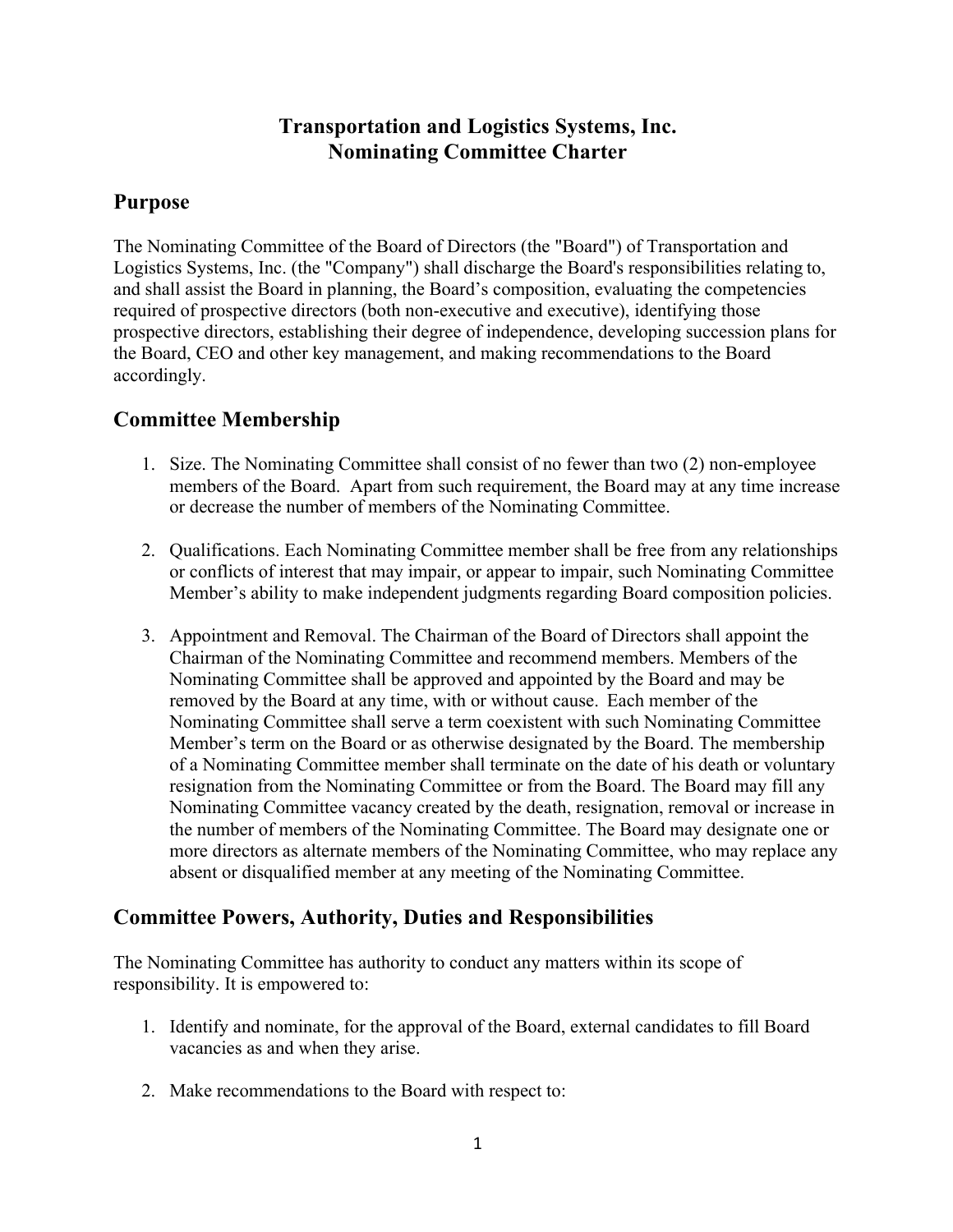- a. the re-appointment of any non-executive director at the conclusion of his specified term of office
- b. the re-election by shareholders of any director under the Articles of Organization or Bylaws of the Company or other agreement
- c. the degree of independence of any director
- d. any other matters relating to the continuation in office of any director at any time.
- 3. Before recommending an appointment, evaluate the balance of skills, knowledge and experience of the directors on the Board and, in light of such evaluation, determine the role and capabilities required for the appointment of any director.
- 4. Formulate succession plans for both non-executive and executive directors, taking into account the challenges and opportunities facing the Company and the skills and expertise accordingly required for the Board in the future.
- 5. Recruit, and develop succession plans for, the CEO and other key management as needed.
- 6. Regularly review the structure, size and composition (including the skills, knowledge and experience) of the Board and make recommendations to the Board regarding any changes.
- 7. Review the leadership requirements of the Company, both non-executive and executive, with a view to ensuring the continued ability of the Company to compete efficiently in the marketplace.
- 8. Review and provide oversight of the diversity and inclusion within the Company, including (but not limited to) diversity of skills, backgrounds, ethnicities and gender, and recommend measurable diversity and inclusion objectives to the Board.
- 9. Consider such other matters relating to Board nomination or succession issues as may be referred to it by the Board.

### **MEETINGS**

The Nominating Committee shall meet at least two (2) times a year, with authority to convene additional meetings, as circumstances require. All meetings shall comply with the provisions set forth in Section 19(c) of Article III of the Bylaws of the Company. All Nominating Committee members are expected to attend each meeting, in person or via tele- or video-conference. The Nominating Committee shall invite members of management or others to attend meetings and provide pertinent information, as necessary. Meeting agendas shall be prepared and provided in advance to members, along with appropriate briefing materials. Minutes shall be prepared.